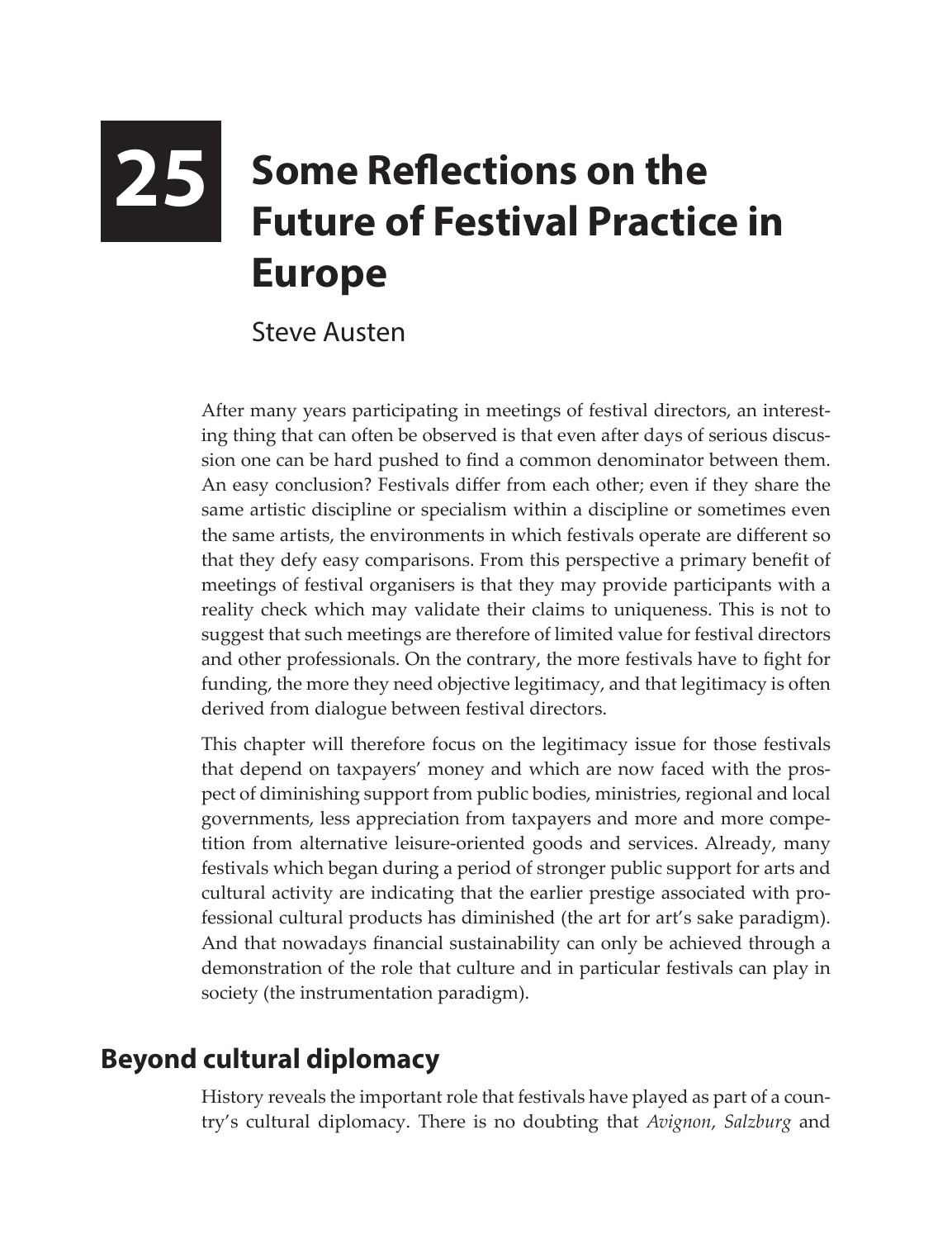*Edinburgh* have contributed massively to the national image and profile of France, Austria and Scotland abroad. These festivals simply cannot change that by-product of their existence (and why would they want to?). Although cultural diplomacy is par excellence a mutual activity between states; as a rule it does not include communication with citizens except as recipients, this form of (foreign) cultural policy raises the question of whether policy for culture is still the best instrument to highlight the role of the state as the representative body of the citizens – and not just for the benefit of citizens from other countries, but of its own citizens too. The representative function of art, after all, lies in sublimating the relation between the state and its citizens. Within this perspective, citizenship is a privilege that cannot be enjoyed outside the boundary of the national state. State-subsidised culture is intended to stimulate, reinforce or at least arouse a national feeling in its citizens – their sense of identity. In a situation of this kind, arts institutions, the state and its citizens are caught up in a symbiotic relationship of mutual dependence on one another, an ongoing process of showing, presenting, producing and consuming national values and myths.

Pure enjoyment of art is not excluded, but is rather a by-product of a construct of this kind. The embedding of a festival policy into the process of fabricating a national cultural identity ensures that the relationship between the state and its citizens acquires a (cultural) added value, which in turn may justify the expenditure of taxpayers' money on prestigious arts festivals.

### **Subsidised artistic expressions are no longer necessary to determine identity**

This symbiosis is now in danger of coming to an end. The nation state is no longer the main source of its citizens' personal and cultural identity. Rights, obligations and services are becoming valid and applicable in all the member states of the Union, and that includes citizens of the other 27 member states. This calls into question the role of art as the route for citizens to identify with a nation and its culture. The fact that the latest austerity measures have had particular impact on the national culture budgets of many member states without much opposition from their citizens seems to indicate that the traditional bonds between state, arts institutions and public have been weakened. One response to this is to focus critical attention on the need to re-evaluate the relationship of culture with politics, and its relationship with civil society too. But in so doing this is not a call to return to the relationships of the  $20<sup>th</sup>$ century.